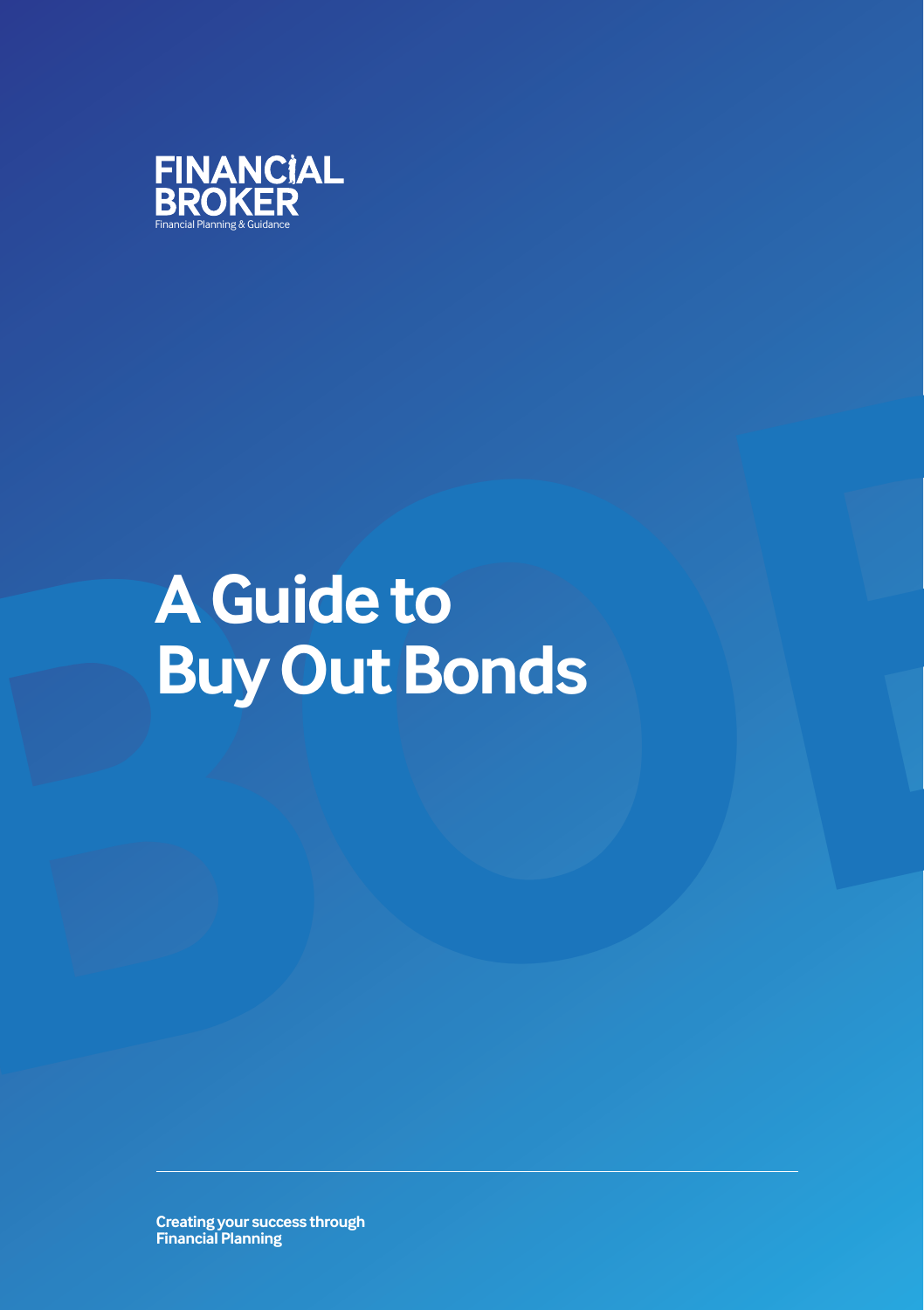#### **Contents**

| I've moved jobs a couple of times over the years, how do I keep<br>track of my pensions?                                | 02 |
|-------------------------------------------------------------------------------------------------------------------------|----|
| My former employer is winding up its defined benefit pension scheme.<br>What are my options What is a Financial Broker? | 03 |
| What is a Financial Broker                                                                                              | 06 |
| Why would I need to use a Financial Broker?                                                                             | 06 |
| What is a Buy Out Bond?                                                                                                 | 07 |
| How do I decide where to invest my Buy Out Bond?                                                                        | 08 |
| How your Financial Broker can help you with your investment choice                                                      | 10 |
| How can I access the funds from my Buy Out Bond?                                                                        | 11 |

## **A Guide to Buy Out Bonds**



**Creating your success through Financial Planning**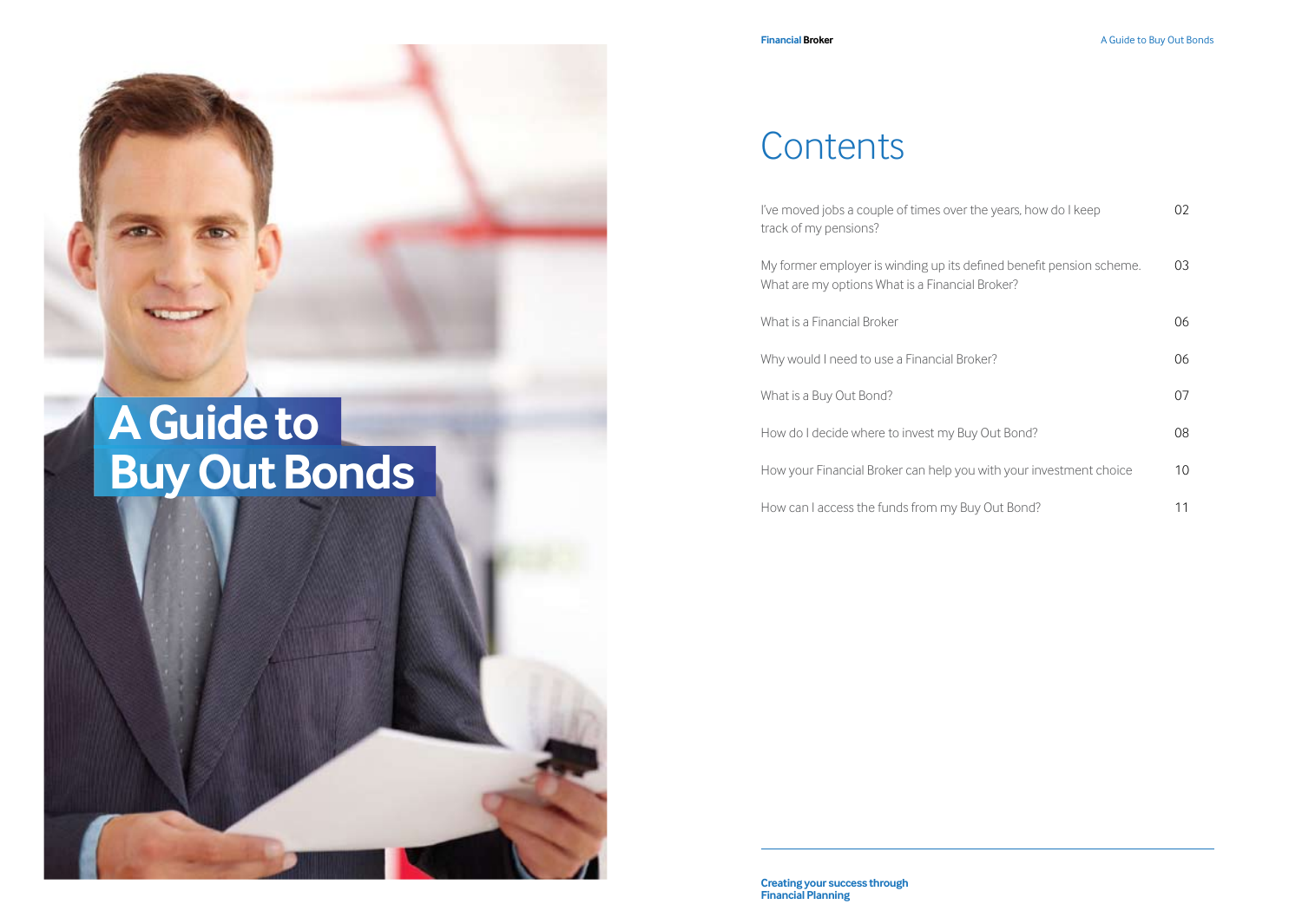

When you leave a job you will have to decide what to do with the pension benefits you may have built up

#### I've moved jobs a couple of times over the years, how do I keep track of my pensions?

As you move jobs you may start to accumulate small pension benefits in different employer pension schemes. When you leave a job you will have to decide what to do with the pension benefits you may have built up in your former employer's pension scheme. There are three basic options:

- You can leave the benefits to grow in that scheme until you retire. This option can throw up a challenge when it comes to your retirement as you may have to go back and try and contact these former employers to gain access to your pension benefits.
- You can transfer your benefits to your new employer's pension scheme, if you will be joining such a scheme. You will get these benefits when you retire from your new employer.
- You can transfer your benefits to a Buy Out Bond (also called a Personal Retirement Bond). A series of Buy Out Bonds in your name can become the hub for all the pension benefits you may have built up over the years at your different jobs.

Where you hold a pension in a former employer's defined benefit pension scheme, there are a number of factors to consider before making a decision to transfer your funds to a new employer's scheme or to a Buy Out Bond. You should talk to your Financial Broker about the pros and cons of transferring now or waiting to get the pension from the scheme when you retire.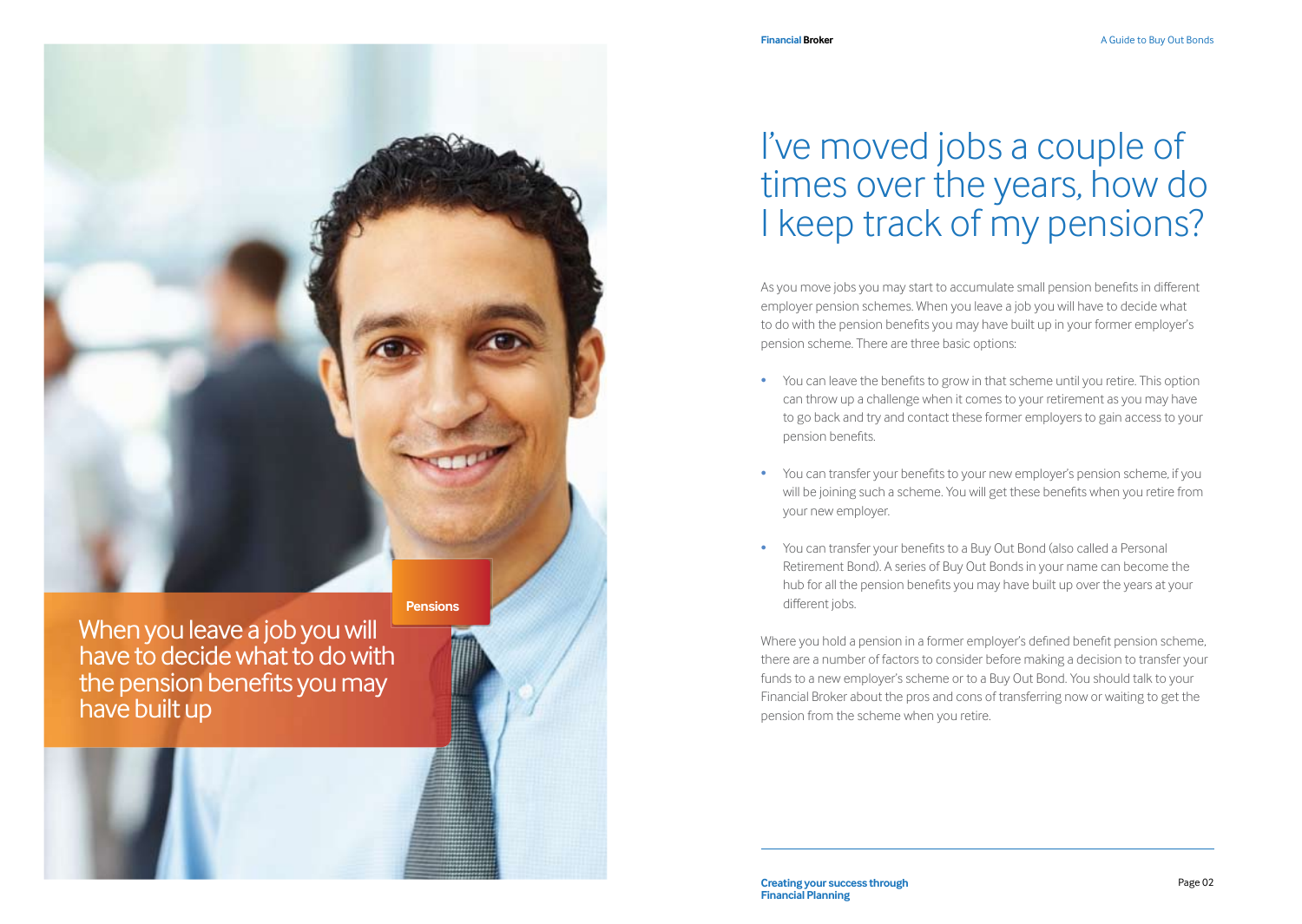#### My former employer is winding up its defined benefit pension scheme. What are my options?

If your former employer winds up its defined benefit pension scheme, you have three choices:

- You can transfer your benefits to your current employer's pension scheme, if you are a member of such a scheme.
- You can transfer your benefits to a Buy Out Bond, which you can take out in your own name with a life insurance company.
- You can transfer your benefits to a PRSA provided you have less than 15 years service in that pension scheme.

Remember: If you fail to make a decision, the trustees of your former employer's pension scheme will transfer your benefits to a Buy Out Bond of their choosing, for you.

Talk to your Financial Broker about the best strategy for you. They will assess your situation, your personal circumstances and ultimate plans for retirement and advise on the best option for you.

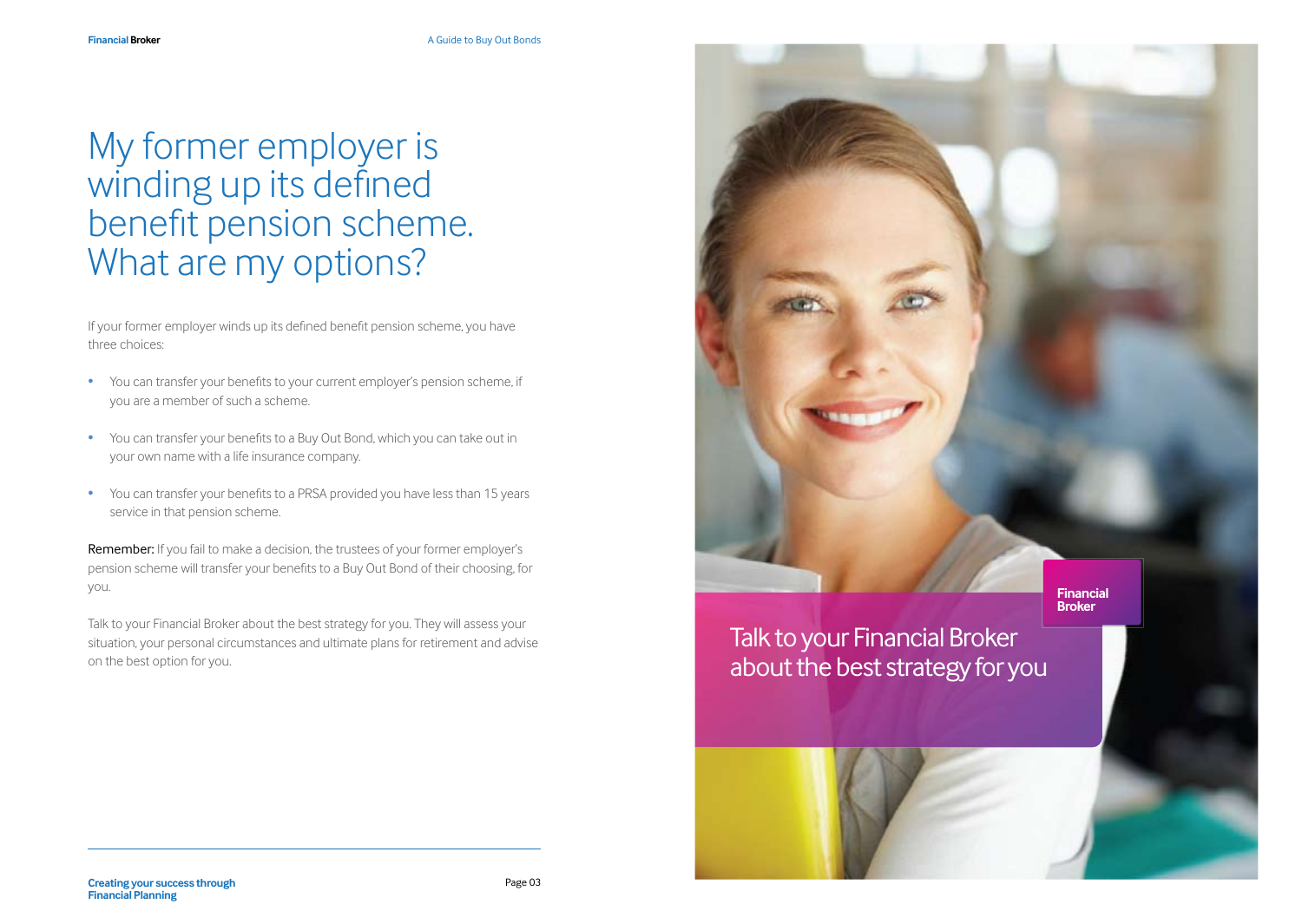

Your Financial Broker will research the options available to you



#### What is a Financial Broker?

A Financial Broker is an expert in financial matters who works with you to understand your financial goals and helps you create a plan to meet those goals. In helping you to make a decision about your pension benefits built up in former employer schemes, your Financial Broker will research the options available to you.

If you decide a Buy Out Bond would be the most suitable option for you, your Financial Broker will recommend a Buy Out Bond from the range of companies they deal with, providing you with a "fair analysis" of the market.

#### Why would I need to use a Financial Broker?

Choosing the right option can be a daunting task. Your Financial Broker will be able to explain the choices available to you in simple language allowing you to make an informed decision.

Your Financial Broker will get to know you, your personal and financial circumstances, retirement plans and your attitude to and capacity for risk – products like Buy Out Bonds, for example, contain a certain level of risk that you need to be aware of.

Your Financial Broker will guide you through the process of setting up your Buy Out Bond and help you to make sense of charges, tax obligations and benefit options. They will advise and assist you in developing a well-researched and structured investment strategy for your Buy Out Bond, which is compatible with your attitude to and capacity for risk and designed to achieve your goals as far as possible.

**Creating your success through Page 06 Financial Planning**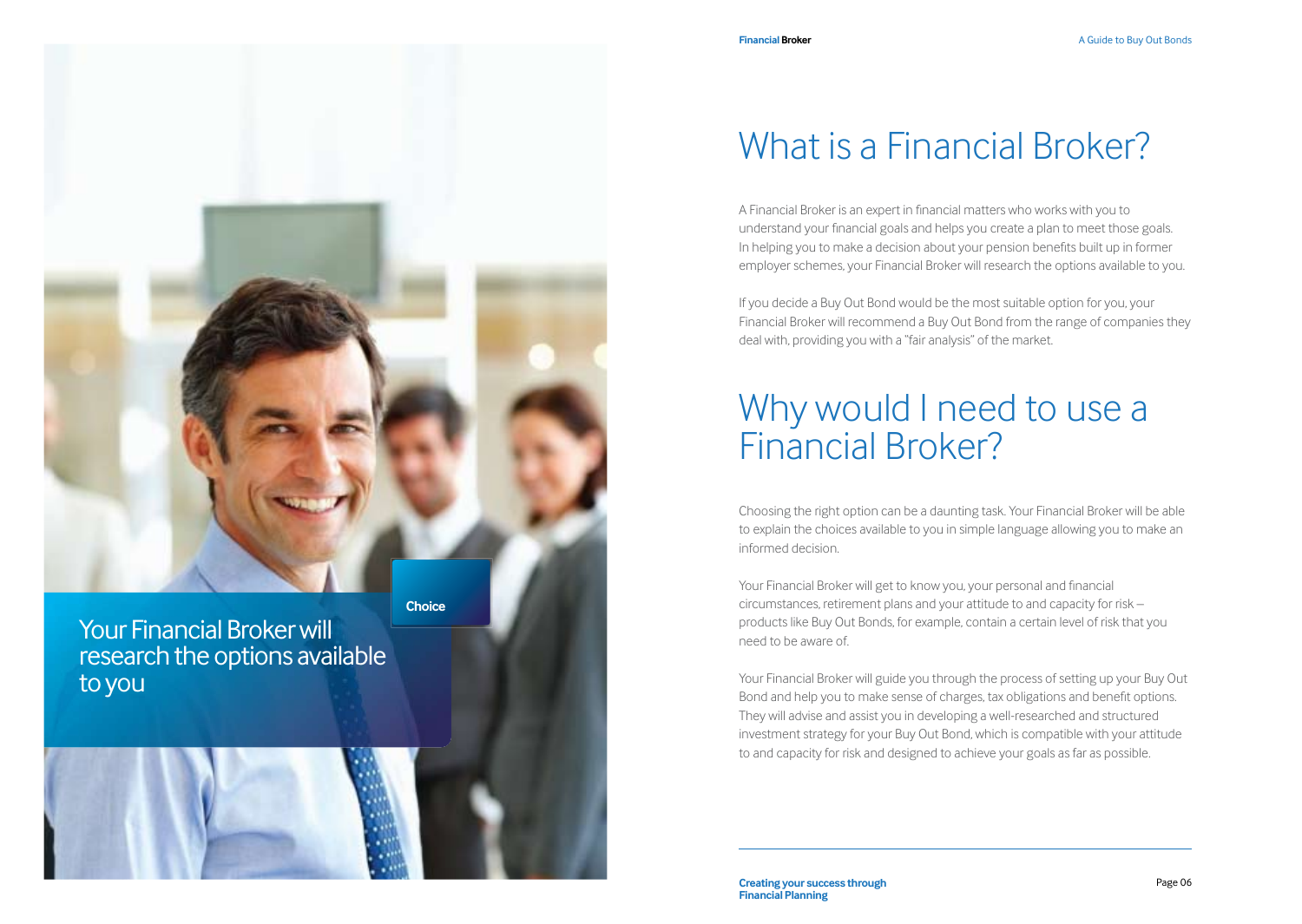#### What is a Buy Out Bond?

You can consolidate your pension benefits from the various jobs you may have held throughout your career into Buy Out Bonds, which you own and control. The value of benefits you may have built up in a former employer's pension scheme are calculated and this 'transfer value' is then paid into your Buy Out Bond.

Once in the Buy Out Bond, the 'transfer value' is then invested in a fund or series of funds. Because you control the Buy Out Bond, you choose how to invest this money and when you can draw on it. This level of control is a great benefit of a Buy Out Bond. If you leave your pension benefits in former employers' schemes you have no control over how the funds are invested.

Buy Out Bonds are also a flexible product. You can transfer the funds built up in your Buy Out Bond to another Buy Out Bond with a different life insurance company at any stage or you can transfer them into another employer pension scheme, if you join one at a later date.

If you die before drawing on the Buy Out Bond, the value of the funds in your Buy Out Bond at that stage will be paid to your estate, for the benefit of your next of kin.

#### How do I decide where to invest my Buy Out Bond?

You may be relying on your Buy Out Bond to provide an important source of income in retirement, so it's vital that you invest it wisely. There are many options available to you, from low and high risk funds investing in particular types of assets, to managed or mixed funds investing in a spread of assets and self-directed funds where you choose the funds or assets in which you invest.

The funds you decide to invest in should offer you a diversified range of investment options that can meet your changing circumstances over time.

Any choice you make should be based on the level of investment risk you are comfortable with and should take into account your financial circumstances and goals. It is important to understand that the value of your Buy Out Bond can fall as well as rise, depending on which funds or assets you invest in.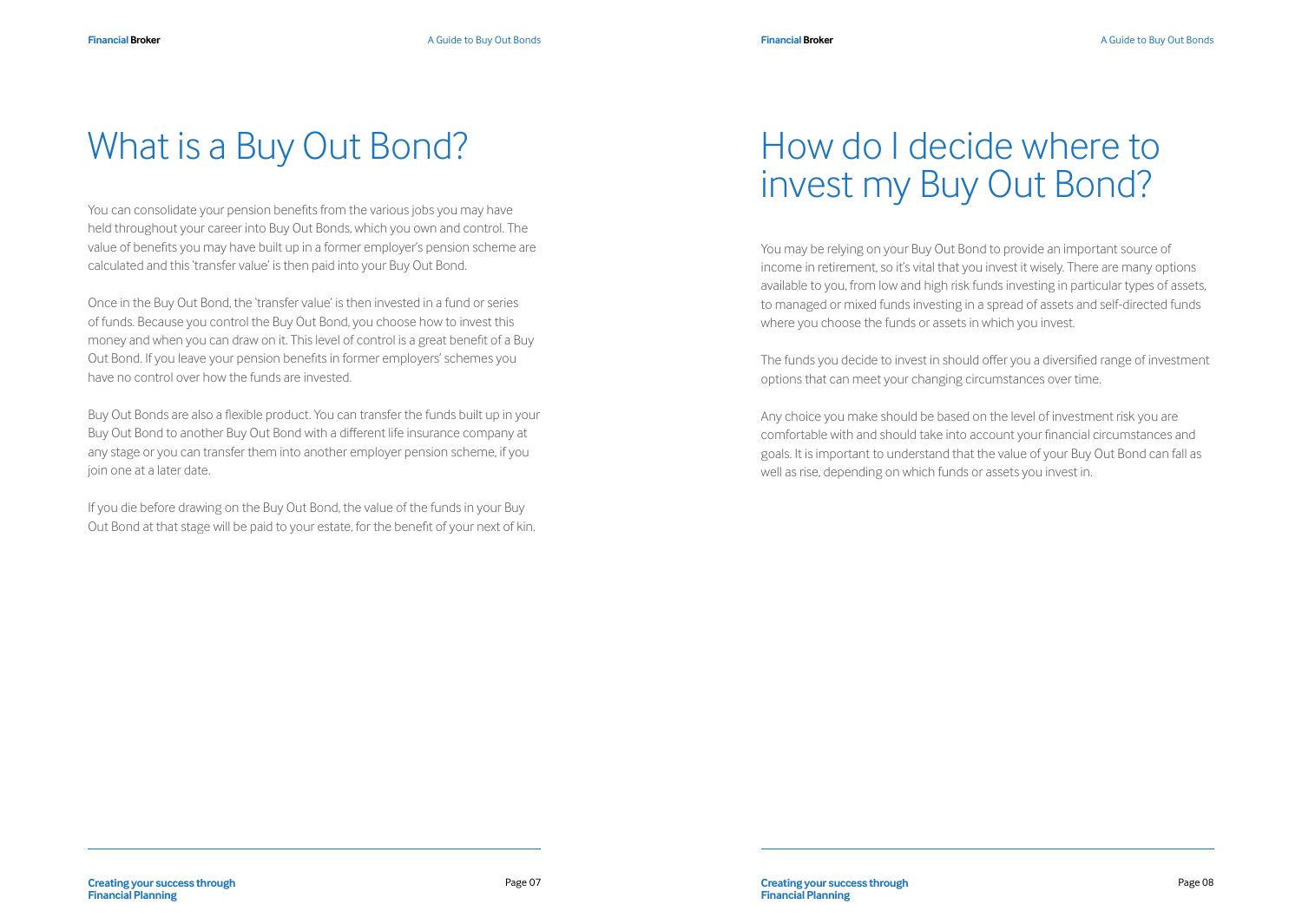

With help from your Financial Broker you can create a diversified range of investments within your Buy Out Bond

#### How your Financial Broker can help you with your investment choice

Your Financial Broker will get to know you, your financial needs, attitudes to and capacity for investment risk and ultimate goals. They will guide you through the basic elements of investing – risk and return, diversification and your own attitude to risk – and ensure you understand what's at stake.

With help from your Financial Broker you can create a diversified range of investments within your Buy Out Bond. This means you can spread your money in a way that suits your needs and is in line with your risk and return expectations.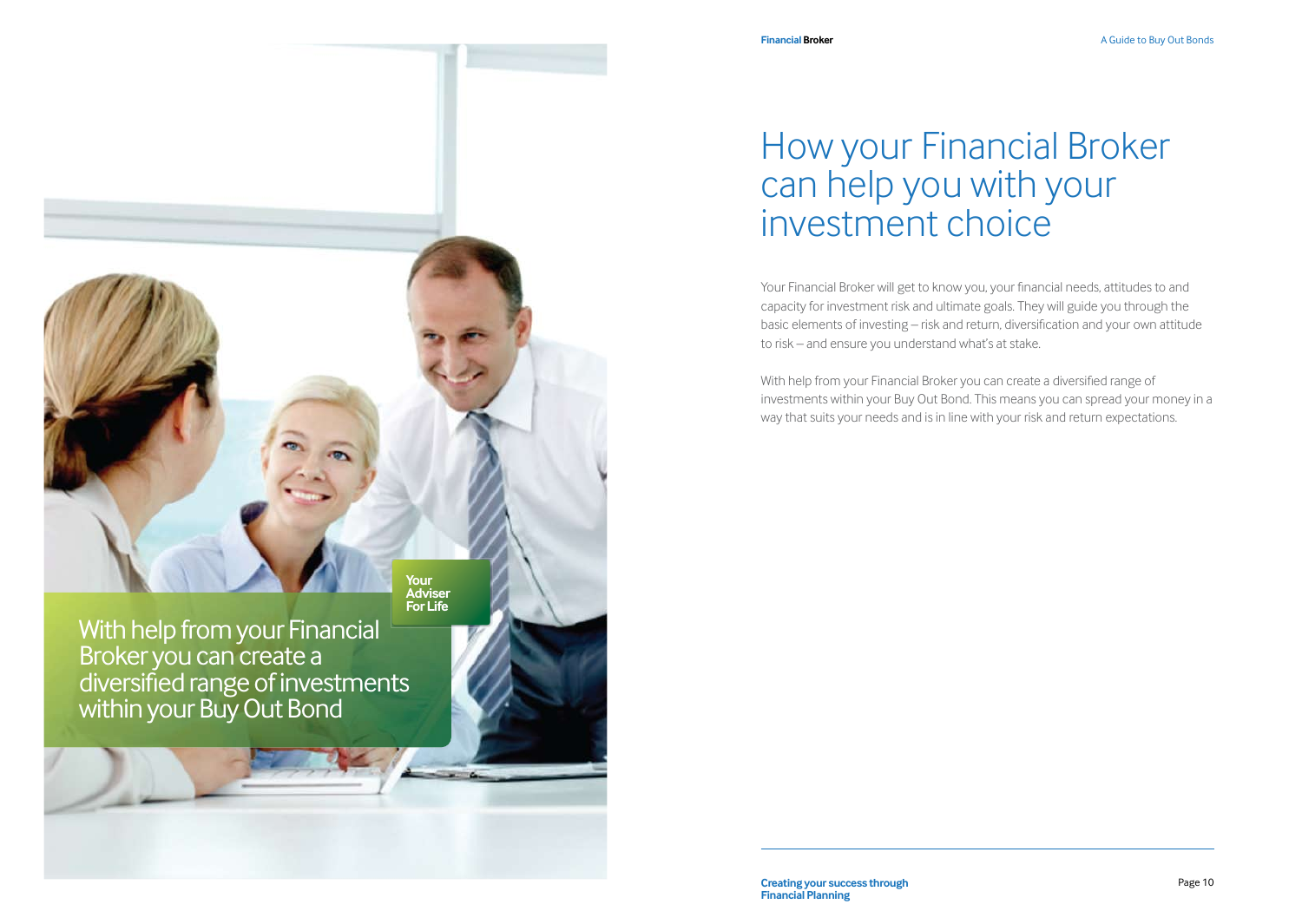### How can I access the funds from my Buy Out Bond?

Depending on the type of pension scheme from which the transfer value paid into your Buy Out Bond came from, you will have a number of options when it comes to taking your retirement benefits:

- You may be able to take part of the fund as a lump sum
- You may be able to use the balance to buy an annuity, or
- You may be able to transfer the balance to a mix of an Approved Retirement Fund (ARF) and an Approved Minimum Retirement Fund (AMRF) in your own name. This depends on whether the pension scheme, you took the transfer value from, provided this option to you at the time of transfer to your Buy Out Bond.

Remember: You can draw on your Buy Out Bond from age 50 onwards. If you become seriously ill before the age of 50, you may be able to draw on your Buy Out Bond immediately.

 Your Financial Broker will be able to explain how you can access your Buy Out Bond benefits when the time comes.

Your Financial Broker will be able to explain how you can access your Buy Out Bond benefits when the time comes **Valuable Advice**